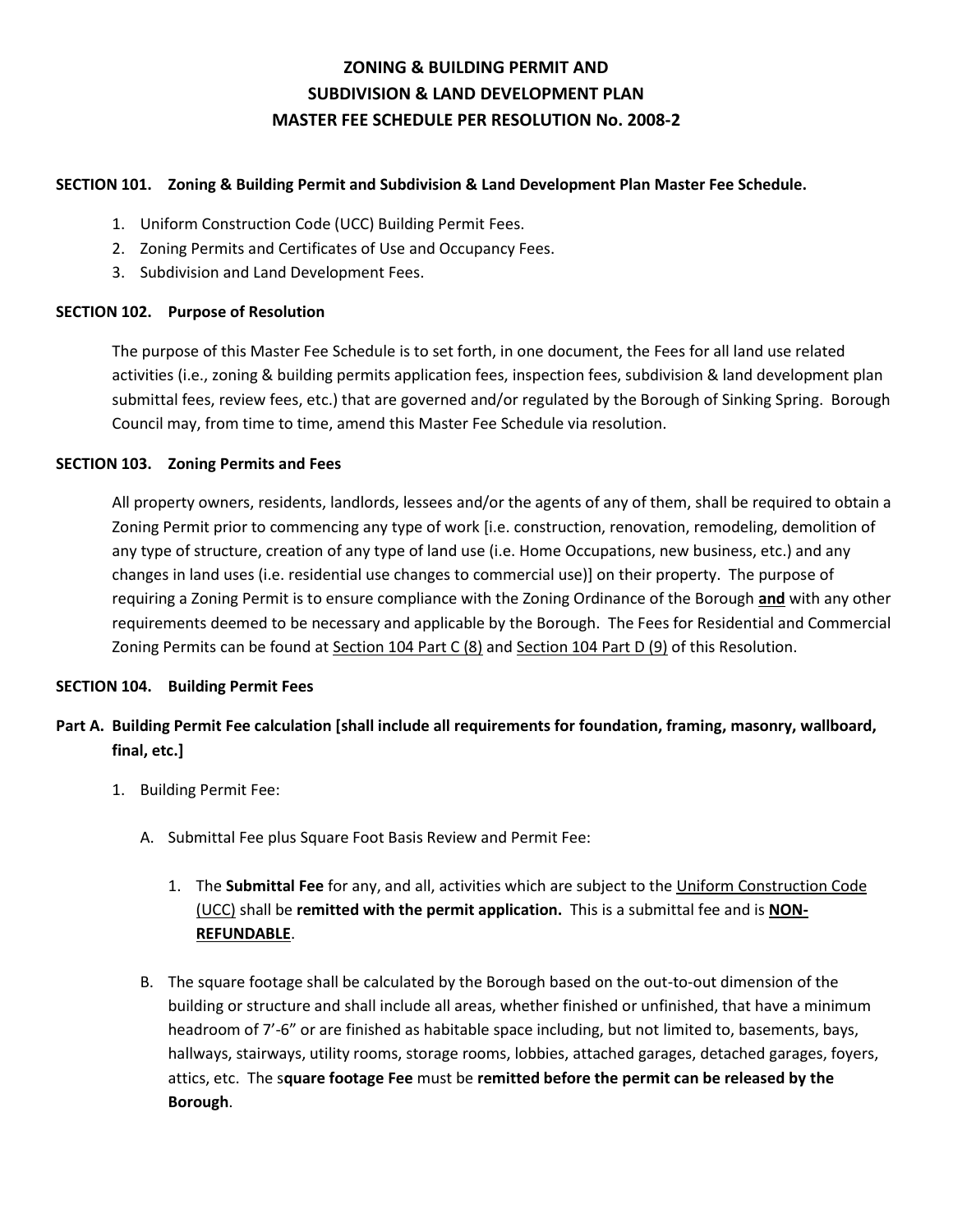2. Certificate of Use and Occupancy Fee:

The **Fee for a Certificate of Use and Occupancy** is in addition to the Building Permit Fee and **payment is required at the time the Building Permit is issued**. See SECTION 105 for a listing of activities which require a Certificate of Use and Occupancy.

3. Multiple Permits Policy:

When a single project consists of multiple buildings or structures, accessory building or structures, and/or signs, separate applications and permits shall be required for each permittable building, structure or sign.

## **Part B. Systems Permits (includes Plumbing, Electrical, Mechanical, and Energy)**

- 1. Systems permits will be required for each separate component and fees shall be based upon Part "E" of this schedule.
- 2. Individual Systems Permits shall be required when, in the sole opinion of the Building Code Official, such permits are necessary; furthermore, each system shall be required to have its own permit.

## **Part C. Residential (non-Commercial) Zoning, Building & Energy Permit Fees:**

\*Any subsequent inspections (required due to deficiencies in the structure, etc.) shall be billed to the permittee at \$50/an hour for each additional inspection.

1. New Construction:

|    | New Residential Buildings/Structures<br>a.<br>and additions                                                                                                                       | \$154 Submission Fee and \$0.30 per sq. foot<br>of floor area Building Permit Fee |
|----|-----------------------------------------------------------------------------------------------------------------------------------------------------------------------------------|-----------------------------------------------------------------------------------|
|    | New Accessory Residential<br>b.<br><b>Buildings/Structures</b><br>(i.e. attached/detached garages,<br>sheds, roofed or enclosed porches,<br>patios, terraces, fire-escapes, etc.) | \$154 Submission Fee and \$0.30 per sq. foot<br>of floor area Building Permit Fee |
| 2. | Alterations, renovations, or<br>modifications of existing building<br>or structure.                                                                                               | \$154 Submission Fee and \$0.30 per sq. foot<br>of floor area Building Permit Fee |
| 3. | <b>Mobile Homes</b>                                                                                                                                                               | \$154 Submission Fee and \$200 Building Permit Fee                                |
| 4. | <b>Swimming Pools:</b>                                                                                                                                                            |                                                                                   |
|    | Above Ground Pools<br>a.                                                                                                                                                          | \$54 Submission Fee and \$50.00 Building Permit Fee                               |
|    | In-ground Pools<br>b.                                                                                                                                                             | \$54 Submission Fee and \$150 Building Permit Fees                                |
|    | 5. Decks (18" above grade)                                                                                                                                                        | \$54 Flat Fee                                                                     |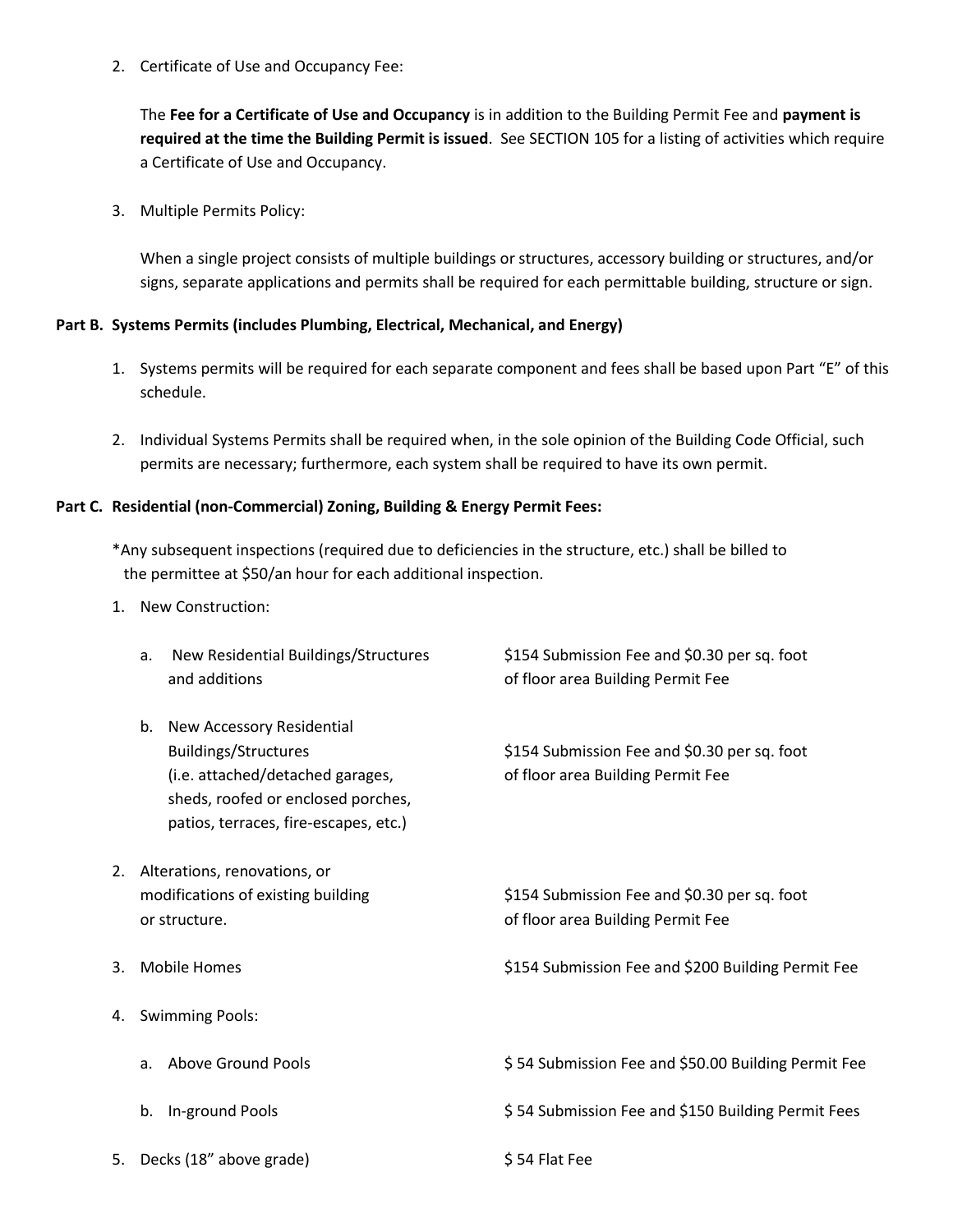| 6. | Fences (over 6 feet tall)              |                                               |                |
|----|----------------------------------------|-----------------------------------------------|----------------|
|    |                                        | Retaining walls (over 4 feet tall)            | \$54 Flat Fee  |
| 7. |                                        | <b>Demolition Permit</b>                      | \$104 Flat Fee |
| 8. | <b>Residential Zoning Permit Fees:</b> |                                               |                |
|    | a.                                     | Signs                                         | \$50 Flat Fee  |
|    | b.                                     | Fences                                        | \$50 Flat Fee  |
|    | C.                                     | <b>Decks</b>                                  | \$50 Flat Fee  |
|    | d.                                     | <b>Swimming Pools</b>                         | \$50 Flat Fee  |
|    | e.                                     | Shed (which are less than 200 sq. ft. in size | \$50 Flat Fee  |
|    | f.                                     | Patios, porches, terraces, fire escapes, etc. | \$50 Flat Fee  |
|    |                                        | (which are NOT enclosed or roofed)            |                |
|    | g.                                     | Residential (Principal structures and         |                |
|    |                                        | Accessory structures over 200 sq. ft.)        | \$100 Flat Fee |
|    | h.                                     | Residential additions (including enclosed     |                |
|    |                                        | and/or roofed porches, patios, terraces,      |                |
|    |                                        | fire escapes)                                 | \$100 Flat Fee |
|    | i.                                     | <b>Establishment of Home Occupations</b>      | \$100 Flat Fee |
|    | j.                                     | Sidewalks/Curbs                               | \$55 Flat Fee  |

#### **Part D. Commercial-Industrial-Institutional (Non-residential) Zoning and Building Permit Fees**

\*Any subsequent inspections (required due to deficiencies in the structure, etc.) shall be billed to the permittee at \$50/an hour for each additional inspection.

| 1. | Commercial, Industrial, and<br>Institutional Buildings,<br>(including new buildings and/or<br>Major building additions) | \$204 Submittal Fee and<br>\$0.30 per sq. ft.                                                                      |
|----|-------------------------------------------------------------------------------------------------------------------------|--------------------------------------------------------------------------------------------------------------------|
| 2. | Alterations, renovations,<br>modifications of existing<br>building or structure and/or<br>minor building additions      | \$154 Submittal Fee and<br>\$0.30 per sq. ft.                                                                      |
|    | 3. Accessory Buildings which are<br>more than 1,000 sq. ft. in size                                                     | \$104 Submittal Fee and<br>\$0.30 per sq. ft.                                                                      |
|    | 4. Accessory Buildings which are<br>less than 1,000 sq. ft. in size                                                     | \$54 Flat Fee                                                                                                      |
| 5. | <b>Special Structures</b><br>(i.e. crane gantries,<br>Telecommunications Tower, etc.)                                   | \$104 Submittal Fee plus any necessary<br>engineering fees required to review the<br>special structure at \$65/hr. |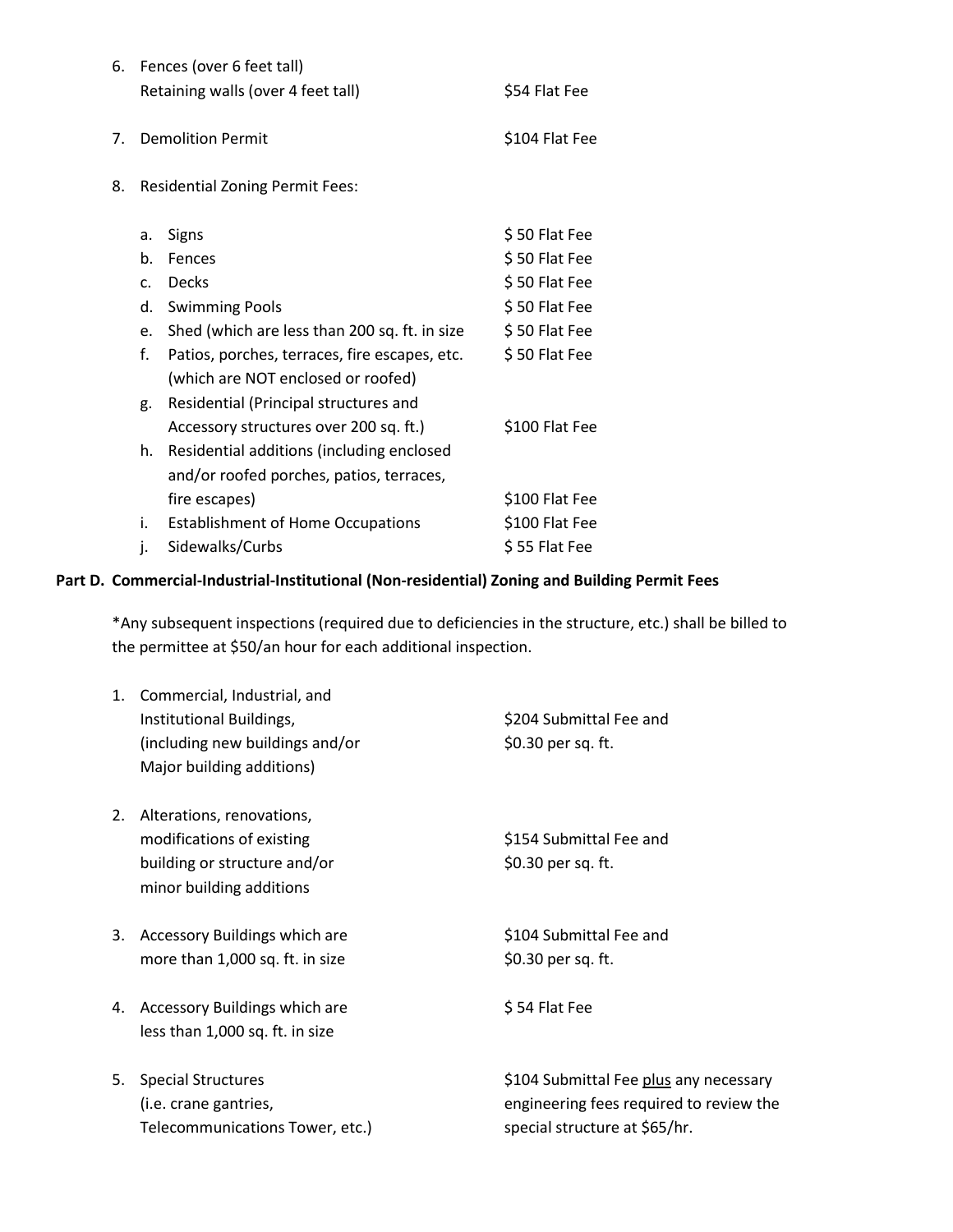| 6. | Establish Principal Use on<br>suitably zoned land |                                                                                | \$104 Flat Fee                   |
|----|---------------------------------------------------|--------------------------------------------------------------------------------|----------------------------------|
| 7. | <b>Demolition Permit</b>                          |                                                                                | \$104 Flat Fee                   |
| 8. | <b>Commercial Sign Permit Fees:</b>               |                                                                                |                                  |
|    | a.                                                | Building or Window mounted signs<br>Free standing signs (including billboards) | \$104 Flat Fee<br>\$204 Flat Fee |
| 9. | <b>Commercial Zoning Permit Fees:</b>             |                                                                                |                                  |
|    | a.                                                | Fences                                                                         | \$50 Flat Fee                    |
|    | b.                                                | Commercial, Industrial,                                                        |                                  |
|    |                                                   | <b>Institutional Buildings and Additions</b>                                   | \$200 Flat Fee                   |
|    | c.                                                | Changes in Land Use and/or                                                     |                                  |
|    |                                                   | establishment of any type of                                                   |                                  |
|    |                                                   | Business/Industrial/                                                           |                                  |
|    |                                                   | <b>Institutional Commercial Land Use</b>                                       | \$200 Flat Fee                   |

#### **Part E. Systems Permit Fees**

\*Any subsequent inspections (required due to deficiencies in the structure, etc.) shall be billed to the permittee at \$50/an hour for each additional inspection.

\*All system permits (electrical, mechanical & plumbing) require a \$4 state fee to be assessed per permit.

1. Residential plumbing and Mechanical Fees:

| a <sub>1</sub> | New Construction           | $$120 + $5/$ trap |
|----------------|----------------------------|-------------------|
| h.             | Addition                   | $$50 + $5/$ trap  |
| C.             | Remodeling/Alterations     | $$50 + $5/$ trap  |
| d.             | <b>Connection to Sewer</b> | \$30 Flat Fee     |
| $\mathsf{P}$   | New Lateral                | \$30 Flat Fee     |
| $f_{\perp}$    | <b>Relief Valve</b>        |                   |
|                | (Domestic and Heating)     | \$30 Flat Fee     |
| g.             | <b>Water Service</b>       | \$30 Flat Fee     |
| h.             | <b>HVAC Unit</b>           | \$50/Unit         |

2. Commercial Plumbing and Mechanical Fees:

| a. Plan Reviews & Inspections | $$200 + $10$ for every \$500 of estimated |
|-------------------------------|-------------------------------------------|
|                               | plumbing/mechanical project cost          |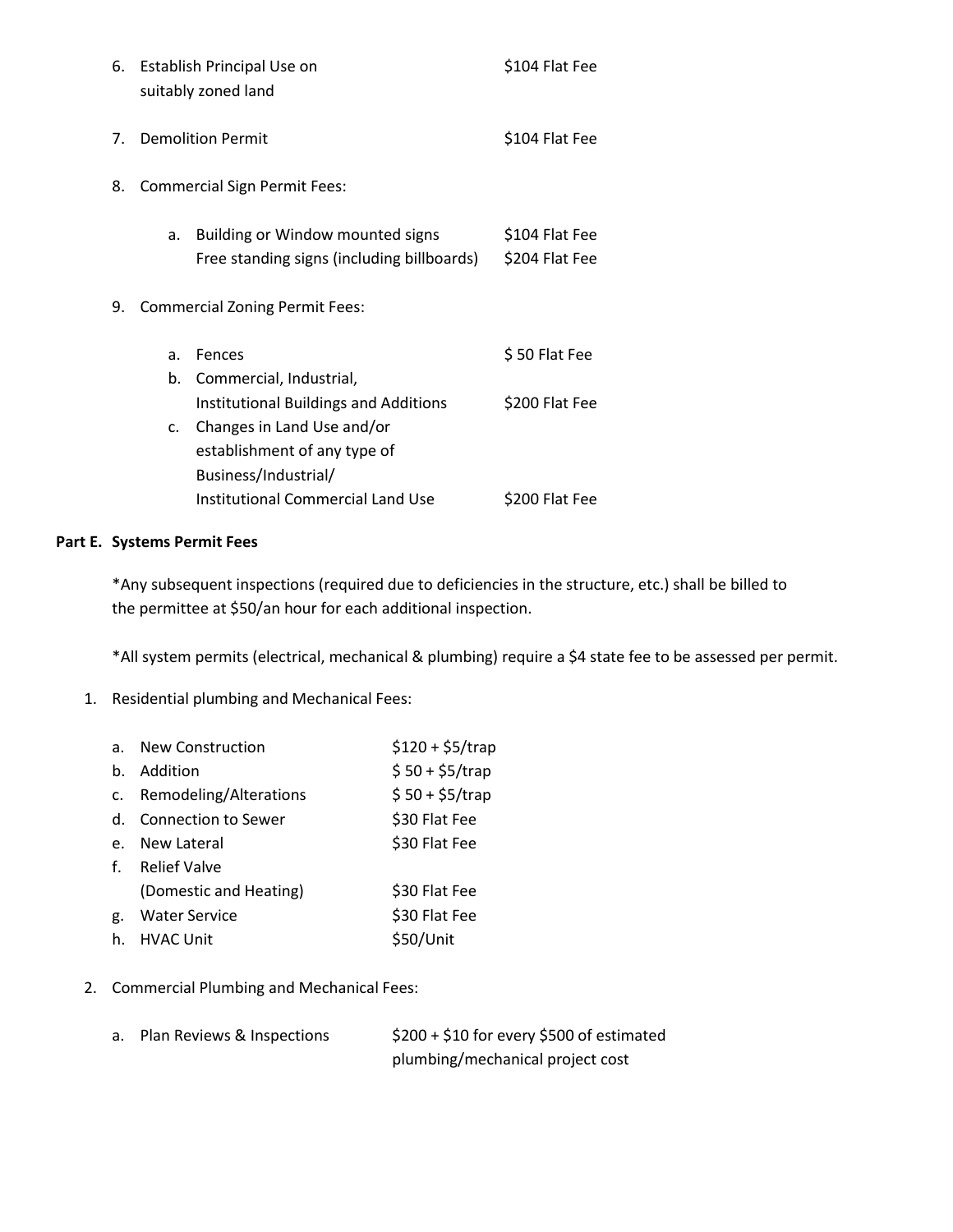#### 3. Electrical Permit Fees

- a. Residential:
	- New House \$200.00
	- $Additions/Renovations$   $$50 + $2/each$  fixture
	- Fixed appliances  $$50 + $10/e$ ach appliance
	- Service change/alterations \$50
		- (including breaker box & panels)

\*Fixtures include: all lights, receptacles, outlets and switches

- b. Commercial:  $$250 + $10$  for every \$500 of electrical project cost
- 4. Accessibility  $$150 + $0.05/sq$ . ft. of proposed area

## **SECTION 105. Certificate of Use and Occupancy Fees**

- **Part A. A Certificate of Use and Occupancy is required for each of the following activities. The fee for this certificate is \$50.00. Any subsequent inspections (required due to deficiencies in the structure, etc.) shall be billed to the permittee at \$50/per each additional inspection.**
	- 1. Any, and all, residential structures.
	- 2. Swimming Pools.
	- 3. Any, and all, fences.
	- 4. Additions/alterations to any residential dwelling unit.
	- 5. Any, and all, commercial/industrial buildings or structures.
	- 6. Any sub-division of a commercial/industrial/institutional building or structure for the purpose of occupancy by an individual tenant, but **not** including individual self storage units in a self storage use complex.
	- 7. Each addition/alteration of a commercial/industrial/institutional building or structure.
	- 8. Change of use, ownership, or tenant of a commercial/industrial/institutional building or structure.
	- 9. Any type of permanent sign.
	- 10. Any Home Occupation Use.

## **SECTION 106. Temporary Certificate of Use and Occupancy Fees:**

- 1. Upon the request of the holder of a valid Building Permit, the Building Codes Official may issue a Temporary Certificate of Use and Occupancy for a building, structure, sign, and/or use of land or portion thereof before the entire work covered by the permit shall have been completed. Such portion or portions **may** be used and/or occupied prior to full completion of the work provided that, the life and/or public health, safety, and general welfare of the Borough and its citizens are not endangered by any such use or occupancy.
- 2. The Building Code Official may also issue a Temporary Certificate of Use and Occupancy for such temporary uses such as tents, trailers, and buildings, or construction sites, use of land for religions and other public and semipublic purposes or other temporary use and/or occupancy situations, based solely upon the discretionary authority of the Building Code Official. Any such temporary certificates shall only be valid for a period of time to be determined by the Building Code Official, however in no case shall any such temporary certificate be issued for more than a twelve (12) month period.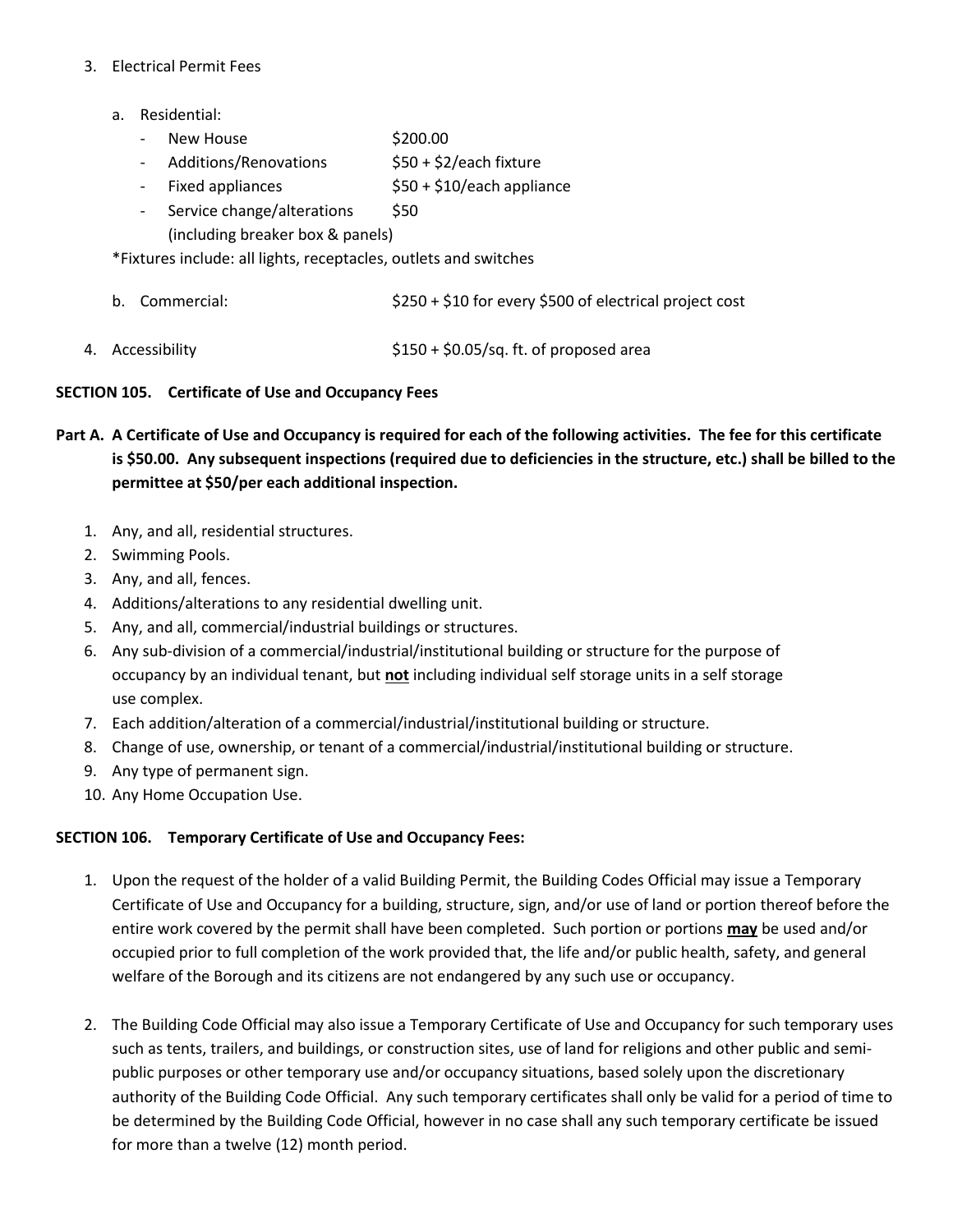| 3. Temporary Certificate of |                 |  |
|-----------------------------|-----------------|--|
| Use and Occupancy           | \$100 Flat Fee. |  |

#### **SECTION 107. Posting of Permits**

The Zoning & Building Permit Placards shall be visibly posted on the subject property during the entire time of construction.

#### **SECTION 108. Expiration of Permit**

1. Building Permits

Any, and all, Building Permits shall expire six (6) months from the date of permit issuance; however, it may be extended at the discretion of the Building Code Official for six (6) month periods not to exceed a total of one (1) year. The Building Code Official may at his/her sole discretion review and approve revisions to plans, or allow for the accelerated review of plans, under special circumstances.

| a. Building Permit Extension Fee   | \$100 Flat Fee for each six (6) month extension |
|------------------------------------|-------------------------------------------------|
| b. Accelerated review of new plans | S500 Flat Fee                                   |

2. Zoning Permits

Any, and all, Zoning Permits shall expire one (1) year from the date of permit issuance; however, the permit expiration date may be extended at the discretion of the Zoning Officer for six (6) month periods, not to exceed one (1) year.

#### **SECTION 109. Hearing Fees**

| <b>Zoning Hearing</b><br>1. |                                                                                            | \$750 Flat Fee; a refund or an invoice for additional<br>expenses will be sent to the Applicant after all final<br>applicable costs have been determined by the Borough.                                                                                     |
|-----------------------------|--------------------------------------------------------------------------------------------|--------------------------------------------------------------------------------------------------------------------------------------------------------------------------------------------------------------------------------------------------------------|
| <b>UCC Appeals Hearing</b>  |                                                                                            | All UCC Appeals shall be heard by the Berks County UCC<br>Appeals Board. Applicants must contact the Sinking<br>Spring Borough Secretary for the necessary appeals<br>forms and fees.                                                                        |
| 3.                          | Any other types of hearings<br>(i.e. Conditional Uses, Property<br>Maintenance Code, etc.) | \$750 Flat Fee; other types of Hearings shall be heard<br>by the Sinking Spring Borough Council; a refund or an<br>invoice for additional expenses will be sent to the<br>Applicant after all final applicable costs have been<br>determined by the Borough. |